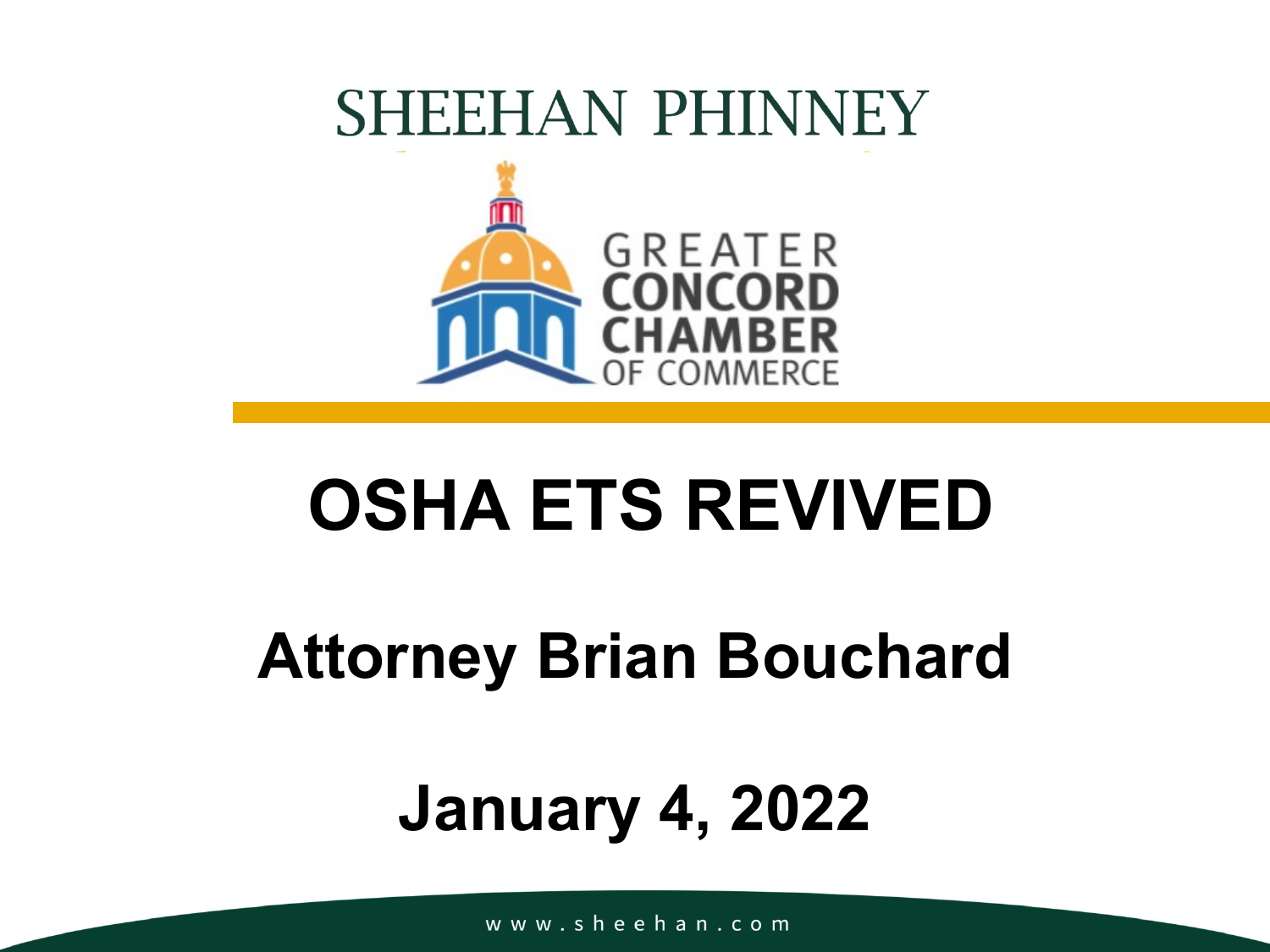### **SHEEHAN PHINNEY**

### Agenda

OSHA ETS Litigation Status OSHA ETS Requirements Religious Accommodations What to Do Now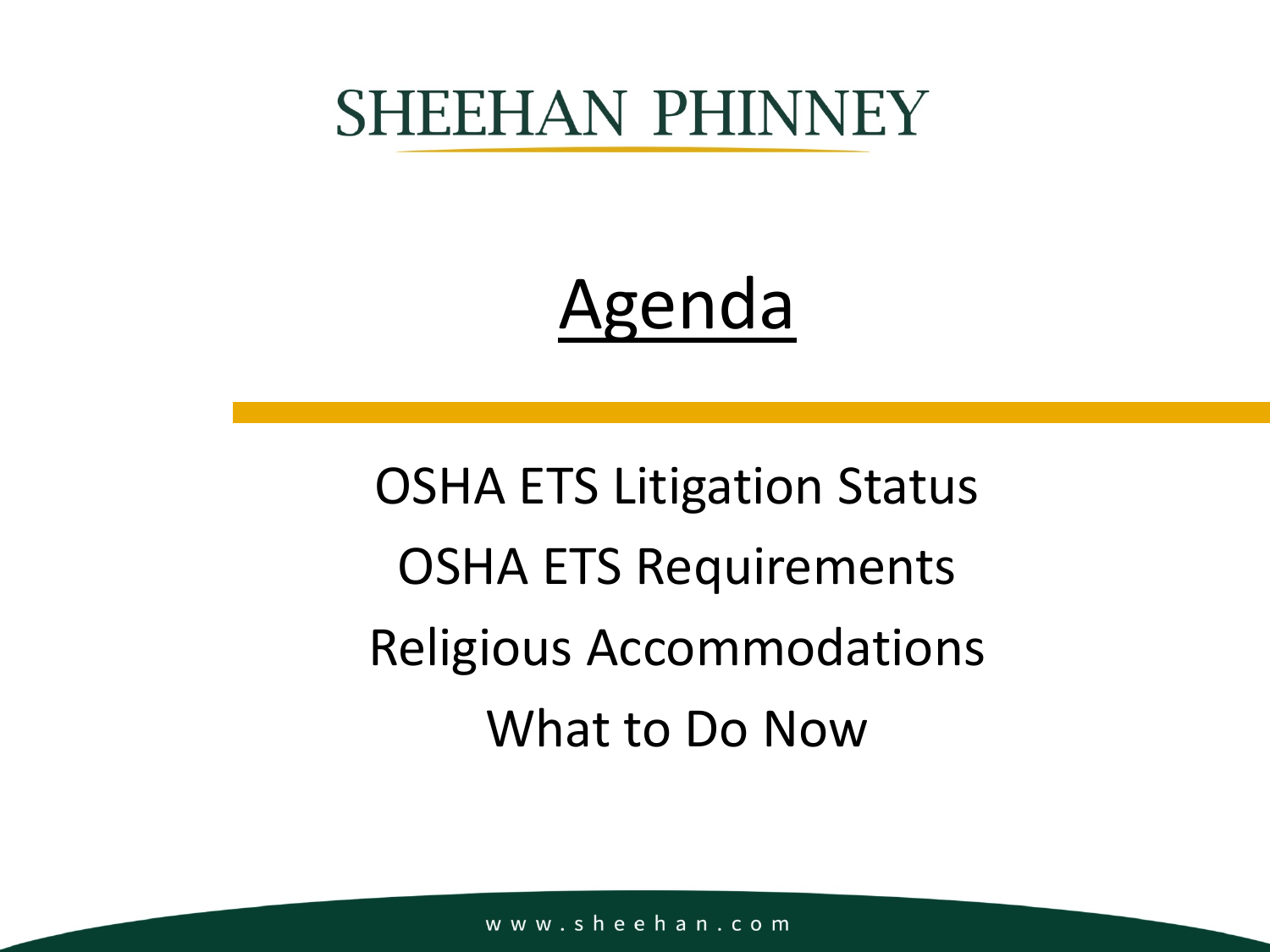#### FF. PHINNEY

## **ETS Litigation Status**

- ▶ Lawsuits . . . Lawsuits . . . and Lawsuits
- $\triangleright$  5<sup>th</sup> Circuit granted "Permanent Injunction" ...
	- o "[G]rossly exceeds OSHA's statutory authority"
	- o Imposes an undue financial burden on companies
	- o Potentially violates the Commerce clause
- $\triangleright$  MDL Lottery 6<sup>th</sup> Circuit
	- $\triangleright$  Split 2-1 decision reversed the 5<sup>th</sup> Circuit and lifted stay
	- Found OSHA had "demonstrated the pervasive danger that COVID-19 poses to workers—unvaccinated workers in particular—in their workplaces"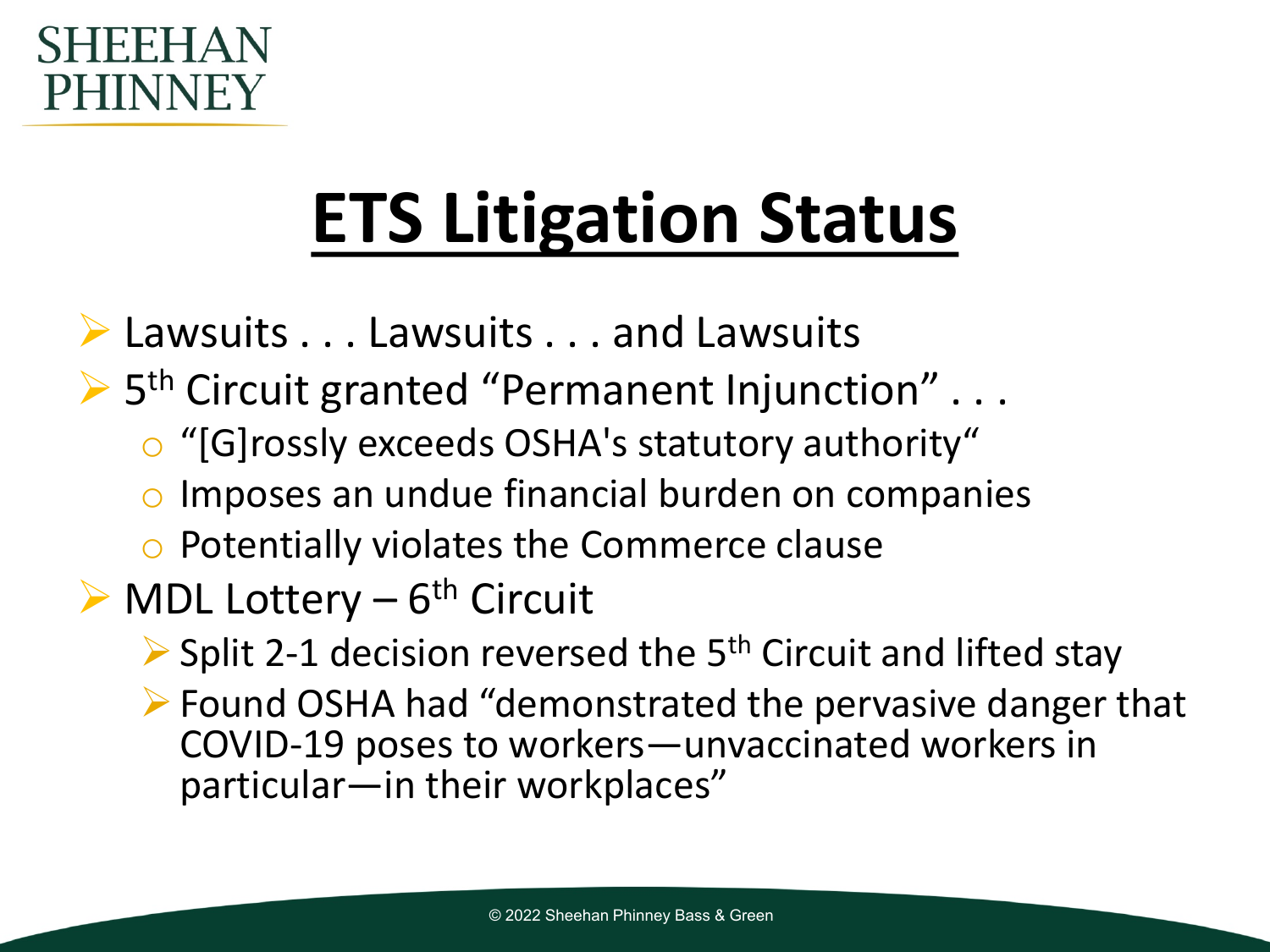#### SHFFH PHINNEY

### Supreme Court

- ▶ SCOTUS will decide fate of OSHA 100 Employee ETS
- Accelerated Argument January 7, 2022
- ▶ The Supreme Court has allowed private, local, and state mandates to take effect:
	- o *Jacobson v. Massachusetts* (1905)
	- o *John Does 1-3 v. Mills* (2021) (*certiorari* denied)
	- o *Dr. A v. Hochul* (2021) (*certiorari* denied)
	- o *Klaassen v. Trustees of Indiana University* (2021) (*certiorari*  denied)
	- o *Valdez v. Lujan Grisham* (*certiorari* denied)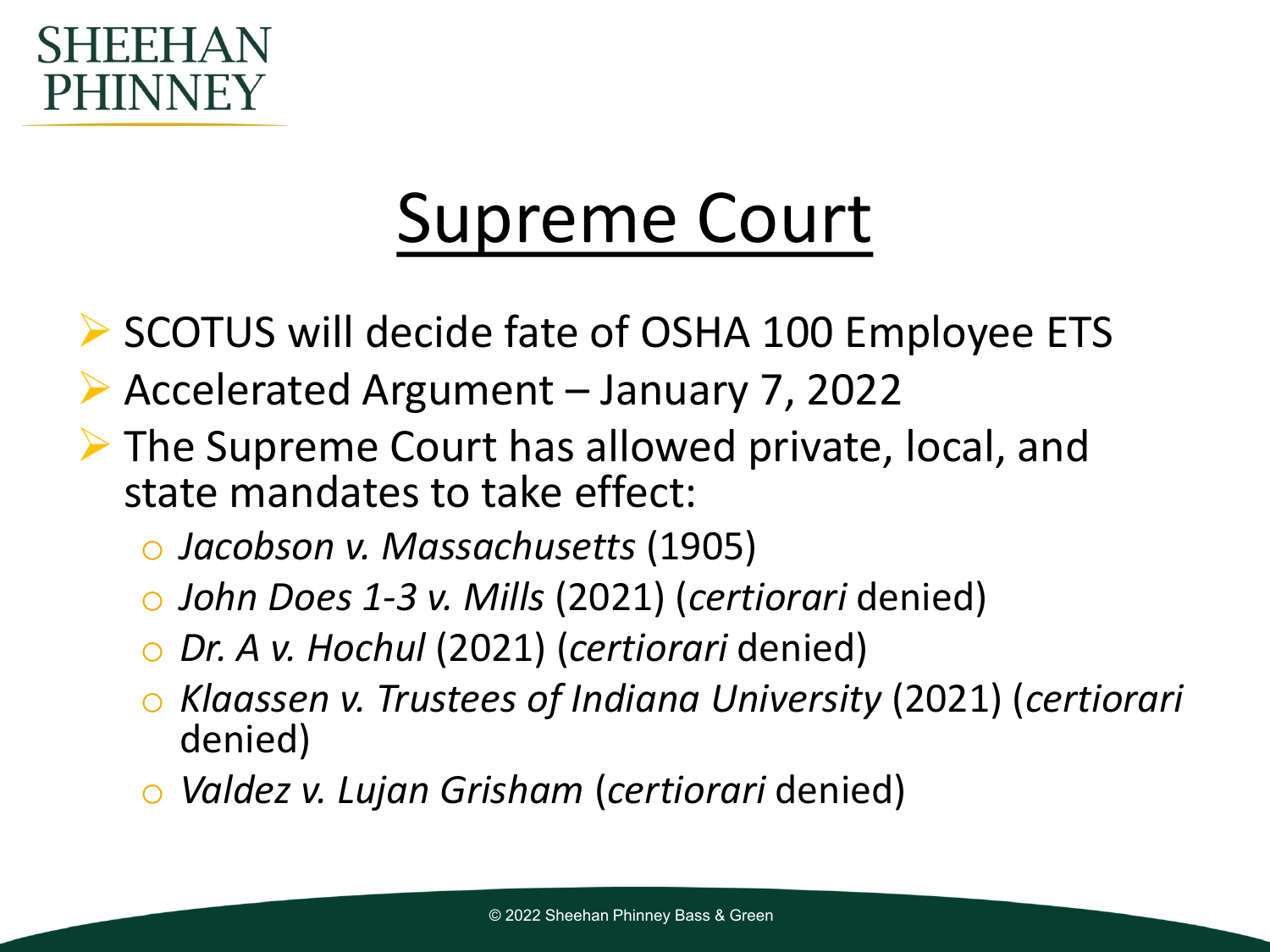#### SHEEHA **PHINNEY**

## Compliance Deadlines

#### **Original**

- December 5, 2021 Compliance with all ETS obligations, except testing
- $\triangleright$  January 4, 2022 Compliance with all ETS obligations, including testing

#### Amended

- ▶ Phase 1 OSHA will not issue citations for noncompliance with any requirements of the ETS before January 10, 2022
- $\triangleright$  Phase 2 Fines for testing noncompliance commence February 10, 2022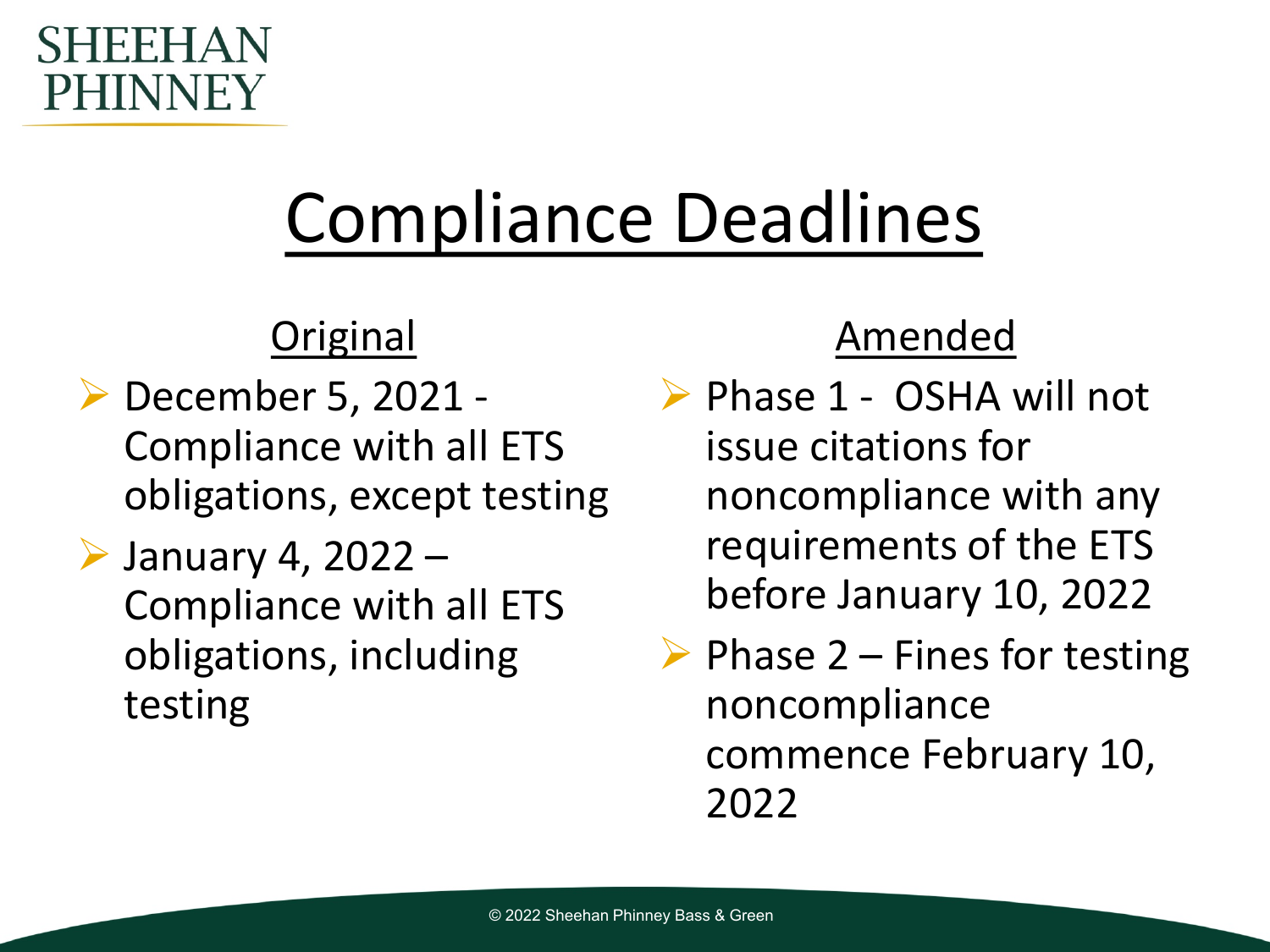#### FFI PHINNEY

### **OSHA ETS**

- **► 100 employees or more (measured at the** corporate level)
- Expect "joint employer" issues USDOL will view coverage broadly
- ▶ No consideration for location of work, indoor/outside work, or remote work
- Part-time employees count as 1 employee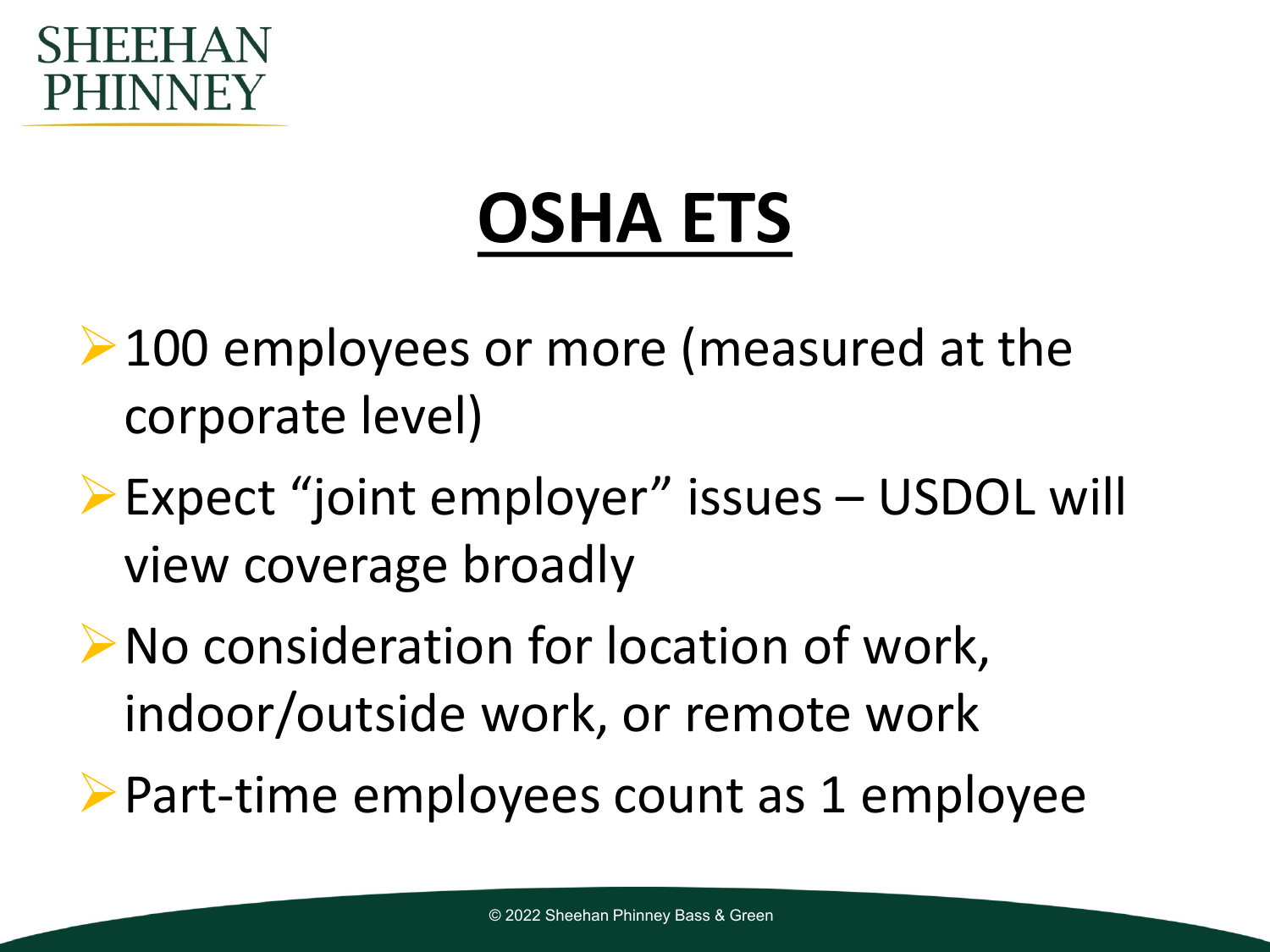#### H. HNNFY

### Entity Coverage

- Measuring date, November 5, 2021
- If a company has 100 or more employees on its payroll, coverage applies
- $\triangleright$  If a company, while not initially having 100 employees on its payroll by November 5, 2021, later reaches the 100-employee mark, coverage applies
- No change in coverage for reductions in force only a control of the control of  $\sim$

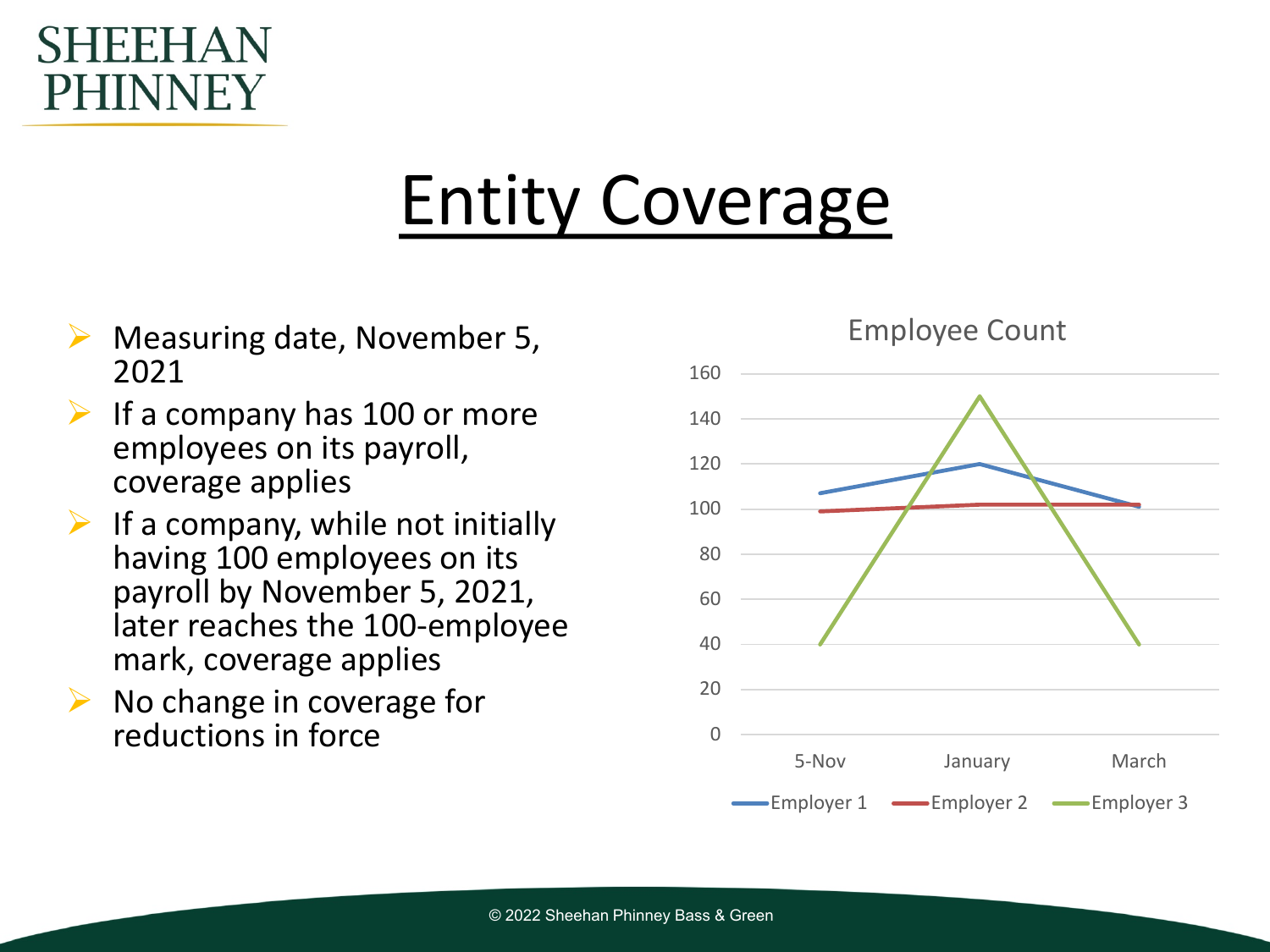#### SHEEHAN **PHINNEY**

### Coverage Requirements



- 1. Decide on type of company policy
	- o Testing
	- o Face Coverings
- 2. Determine Vaccine Status/Collect Immunization Records
- 3. Provide COVID Information
- 4. Quarantining
- 5. Reporting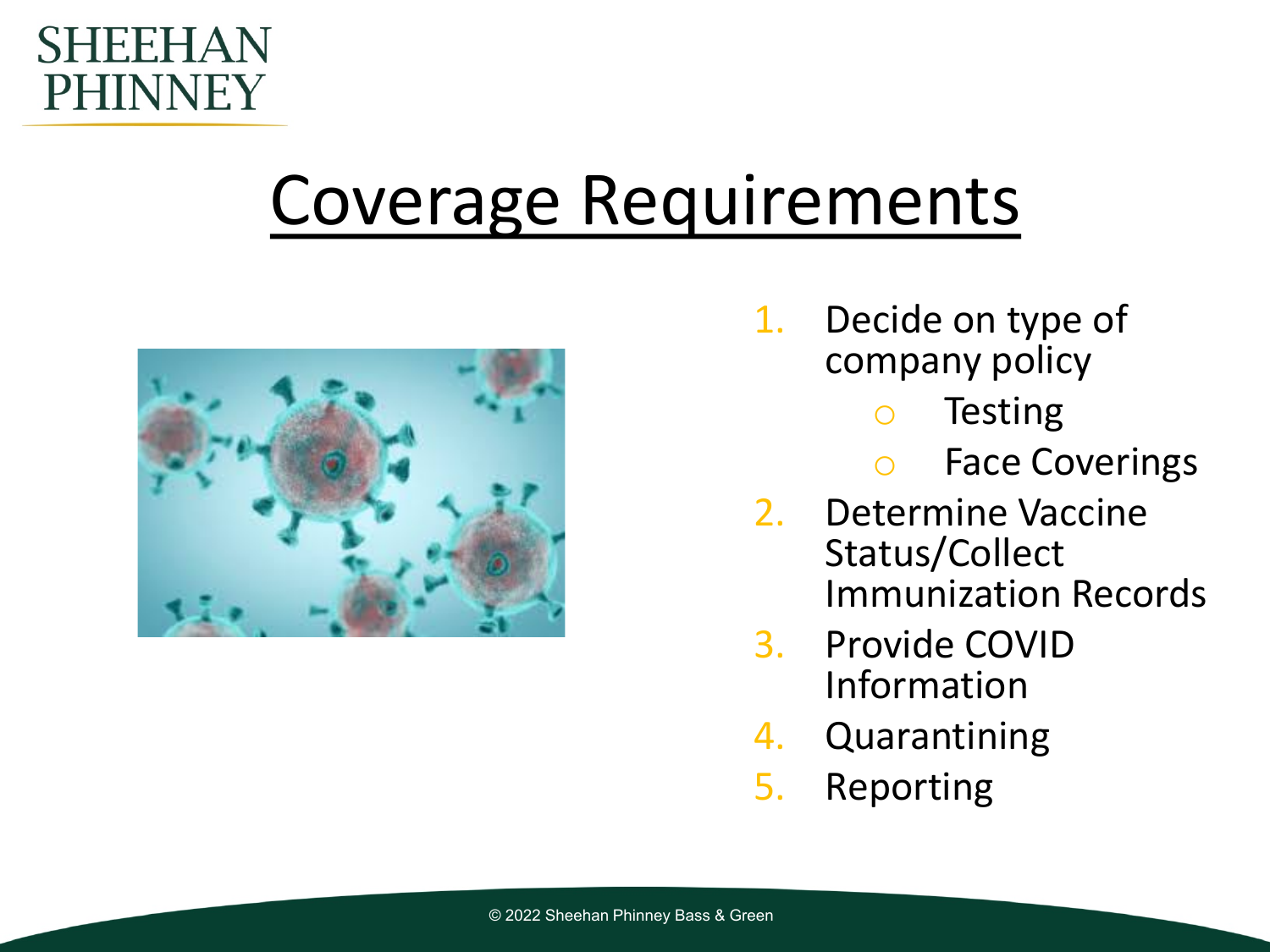

### Vaccination Policy

 $\triangleright$  All covered employers must develop a written policy

#### $\triangleright$  Two choices

- A. "Establish, implement, and enforce a written mandatory vaccination policy" *1910.501(d)(1)*
- B. Exemption from developing a vaccinate mandate, if employer "establishes, implements, and enforces a written policy a*llowing any employee not subject to a mandatory vaccination policy* to choose either to be fully vaccinated against COVID-19 or provide proof of regular testing for COVID-19 . . . and wear a face coverings" 1910.501(d)(2)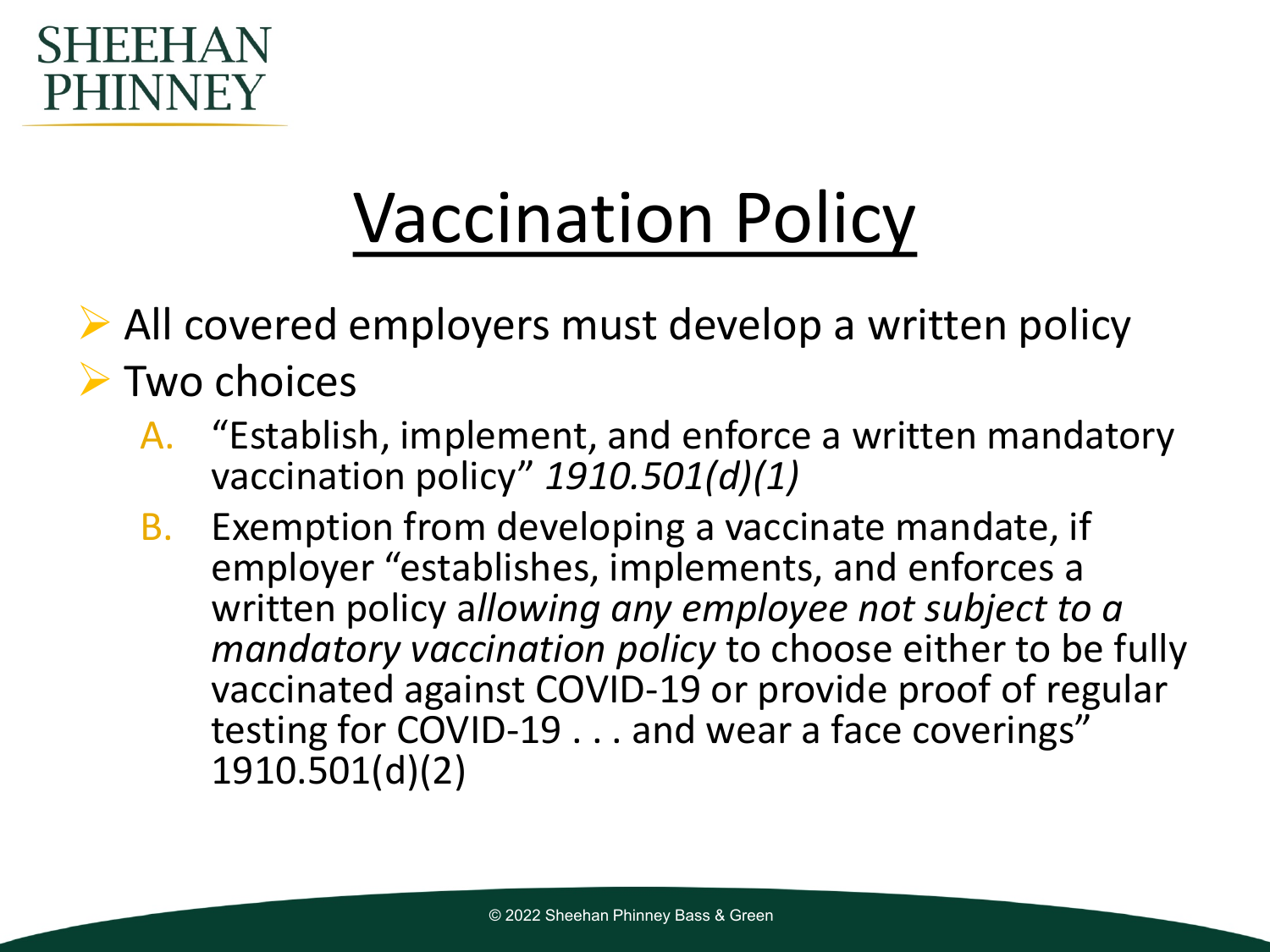#### SHEFI PHINNEY

## **Testing**

- $\triangleright$  Employees who decline to vaccinate for any reason must test weekly
- $\triangleright$  Test results must be submitted to the employer and saved
- Employers are not required to pay for weekly test

 *But* Lab 803.02(b) – "[N]o employer shall require an employee or applicant for employment to pay for the cost of a medical examination . . . . This shall not include examinations, permits or licenses required by. . . federal law."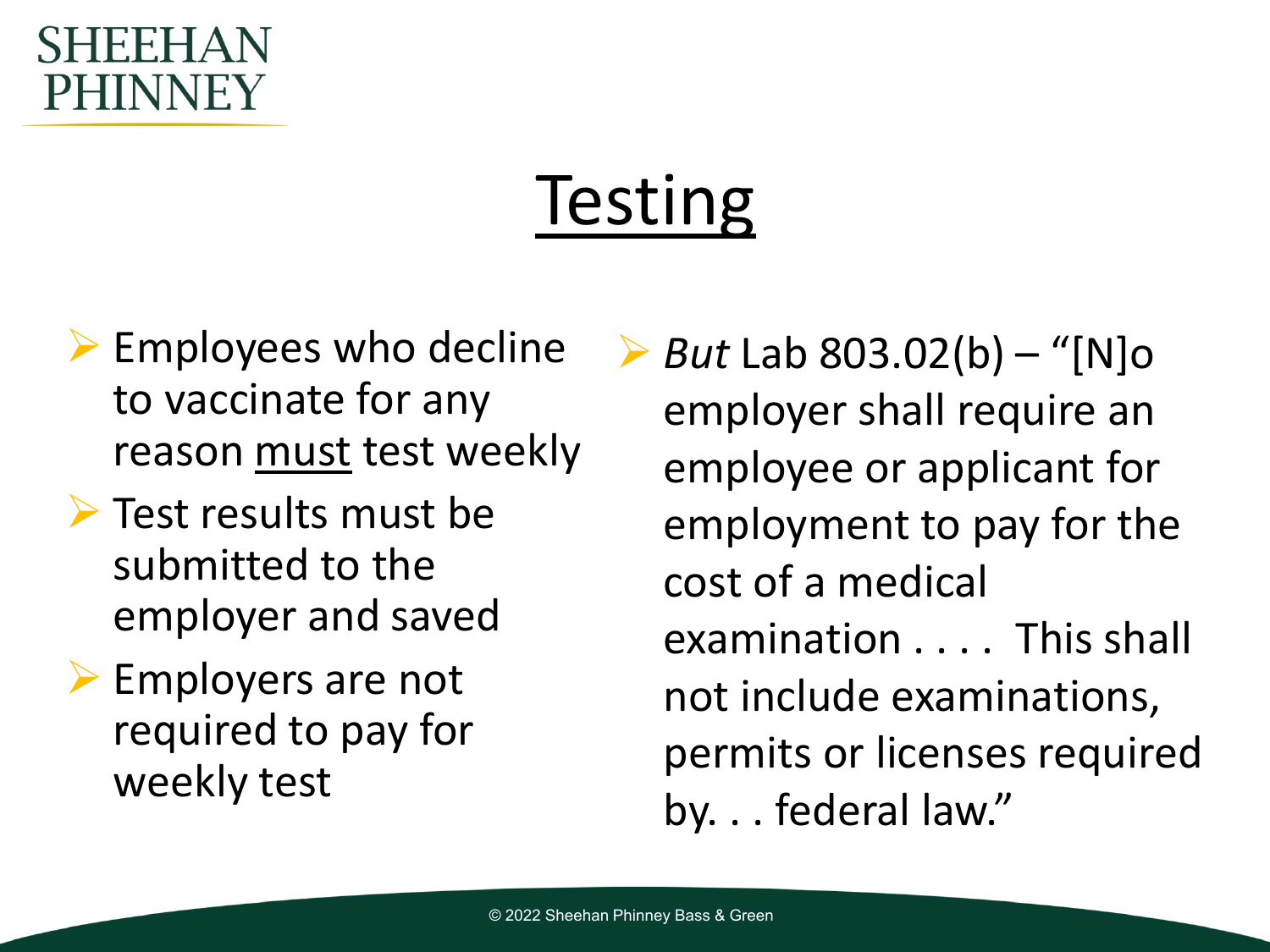#### SHEFI PHINNEY

## **Testing**

### But what about testing for remote workers?



- $\triangleright$  Testing required for every nonvaccinated person who reports to work at least *once* in a 7 day period
- $\triangleright$  Must be tested at least once every 7 days and must provide test results no later than the 7<sup>th</sup> day from last test
- $\triangleright$  No testing for remote workers. But they must submit a negative test within 7 days prior to reporting to work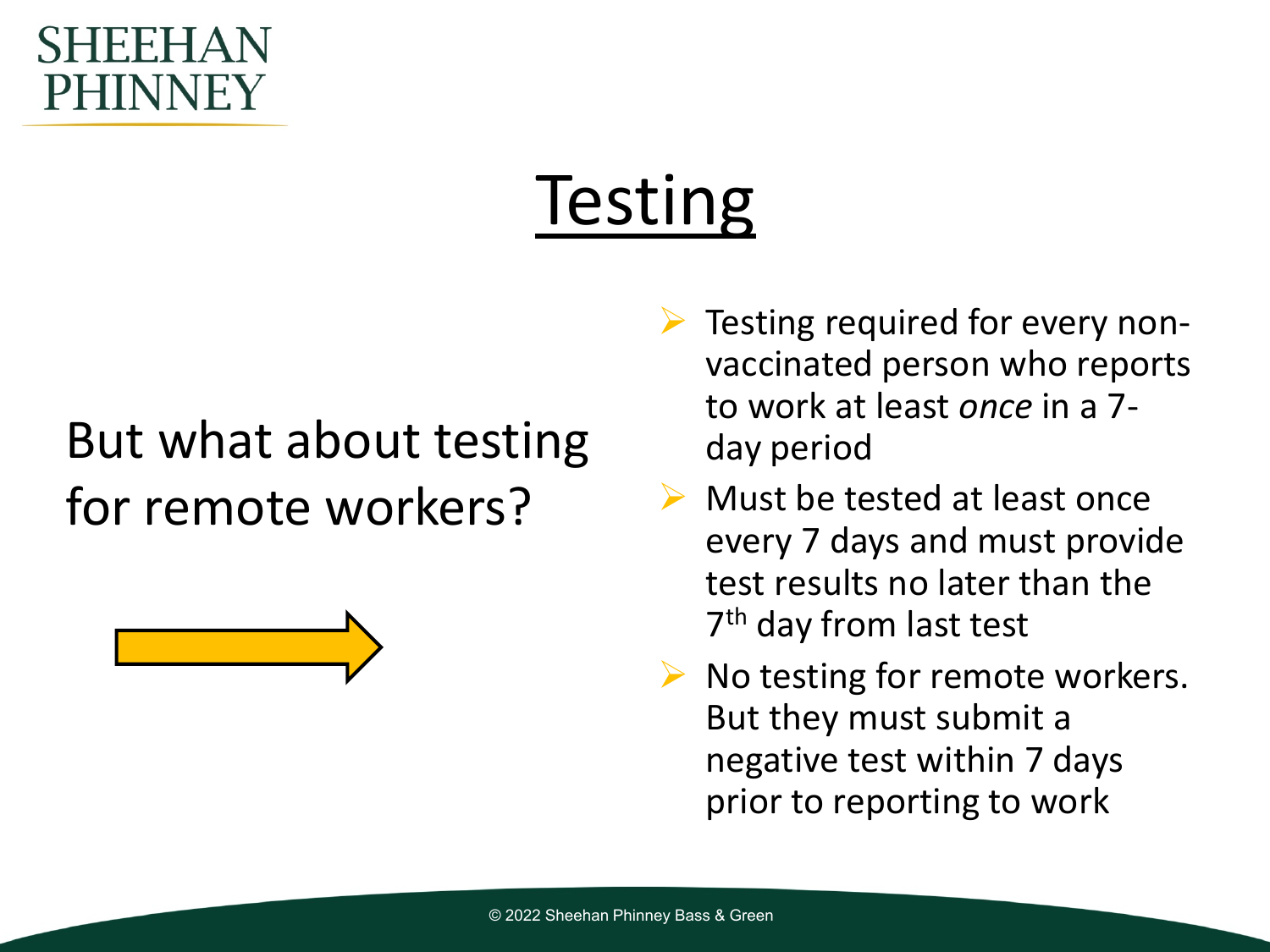#### FF PHINNEY

## **Testing**

Acceptable Tests – Are:

- **► cleared, approved, or authorized by FDA to detect** current infection with the SARS-CoV-2 virus;
- administered in accordance with the authorized instructions; and
- not both self-administered and self-read unless observed by the employer or an authorized telehealth proctor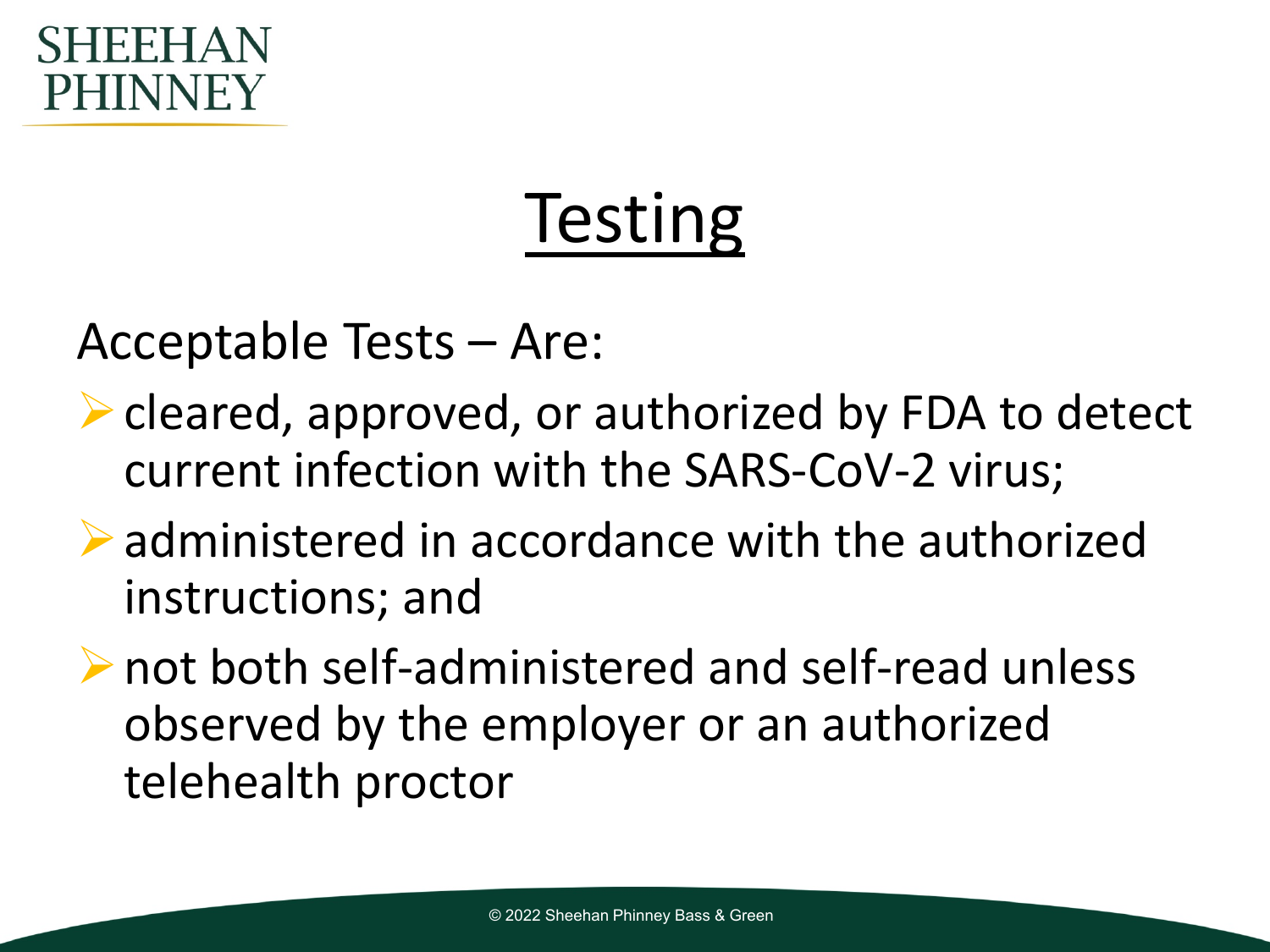#### SHEEHAN PHINNEY

### Face Coverings

- $\triangleright$  Nonvaccinated individuals must wear face coverings when "indoors" or "occupying a vehicle with another employee for work purposes"
- $\triangleright$  Except . . .when
	- o Employee is alone in a room
	- $\circ$  The face covering creates a hazard
	- $\circ$  Employee is wearing a respirator
	- $\circ$  Employee is eating or drinking

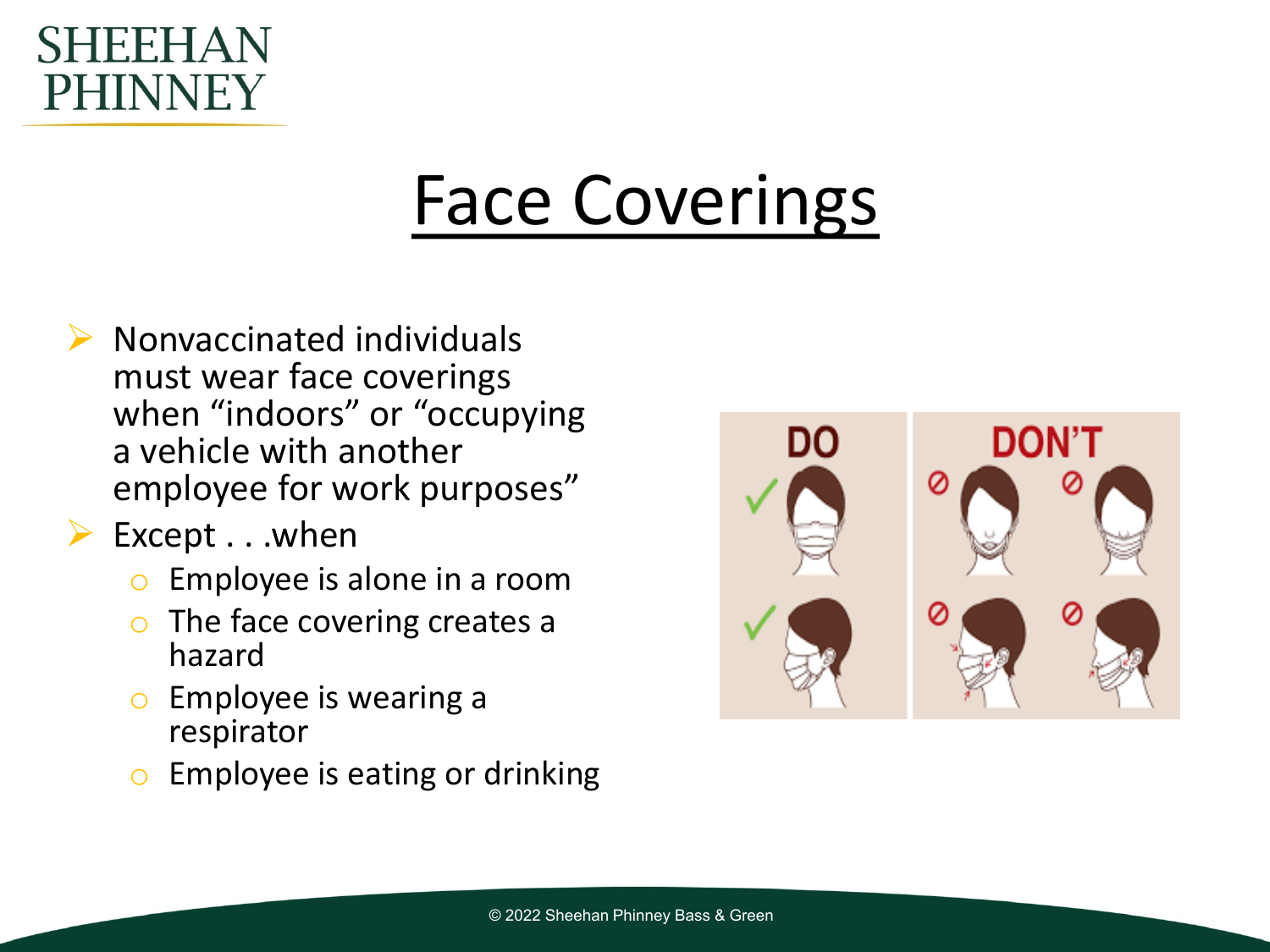

### Determine Vaccination Status

- Regardless of the policy selected, covered employers must determine the vaccination status of each employee
- Fully vaccinated, partially vaccinated, or non- vaccinated
- Employer must maintain a "roster" of vaccination status and records of acceptable proof of vaccination
- Records are confidential "medical records"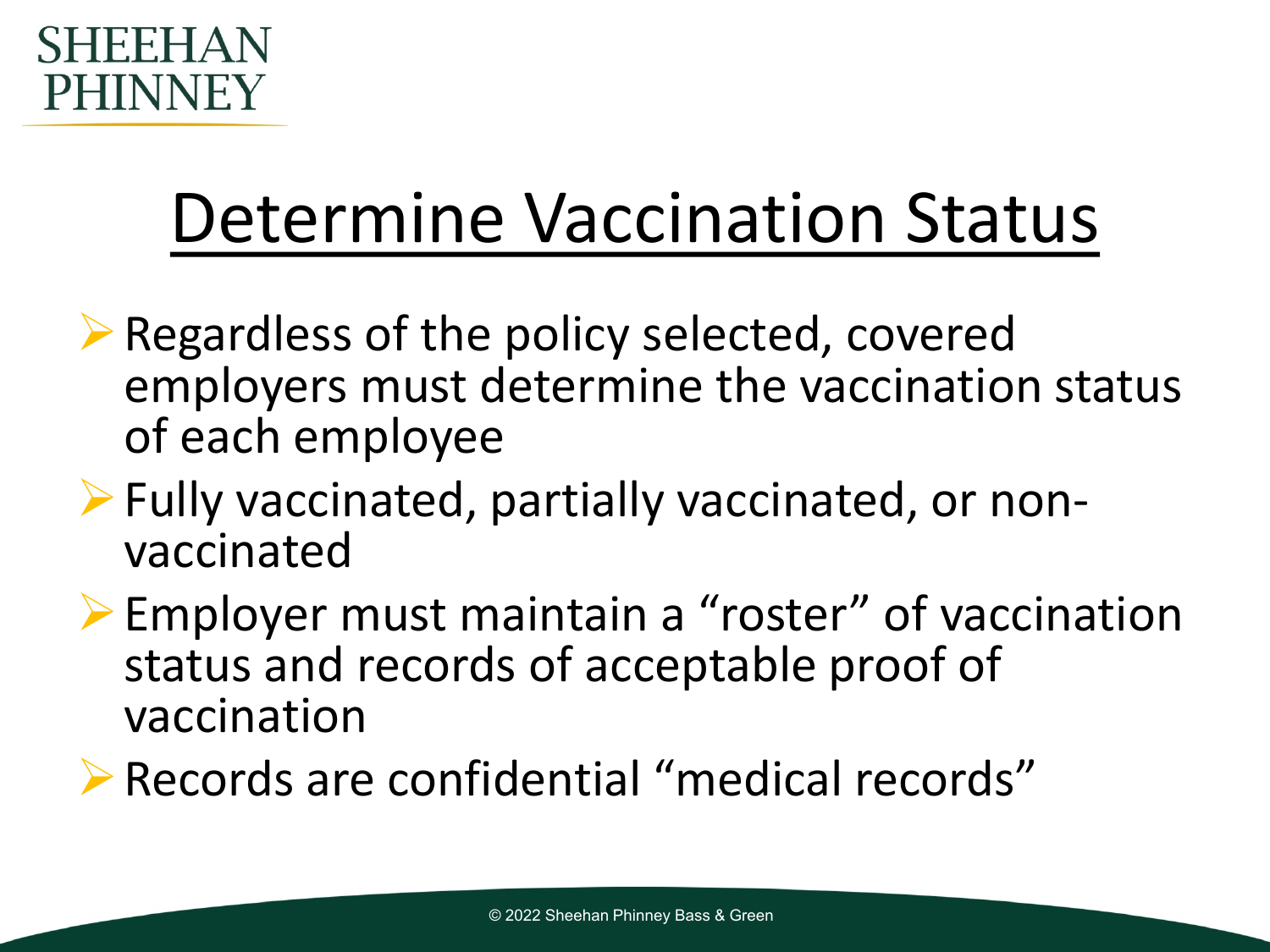

### Acceptable Proof of Vaccination

- $\triangleright$  The record of immunization from a health care provider or pharmacy
- A copy of the COVID-19 Vaccination Record Card
- $\triangleright$  A copy of medical records documenting the vaccination
- $\triangleright$  A copy of immunization records from a public health, state, or tribal immunization information system
- $\triangleright$  A copy of any other official documentation that contains the type of vaccine administered, date(s) of administration, and the name of the health care professional(s) or clinic site(s) administering the vaccine(s)

*See 1910.201(e)(2)*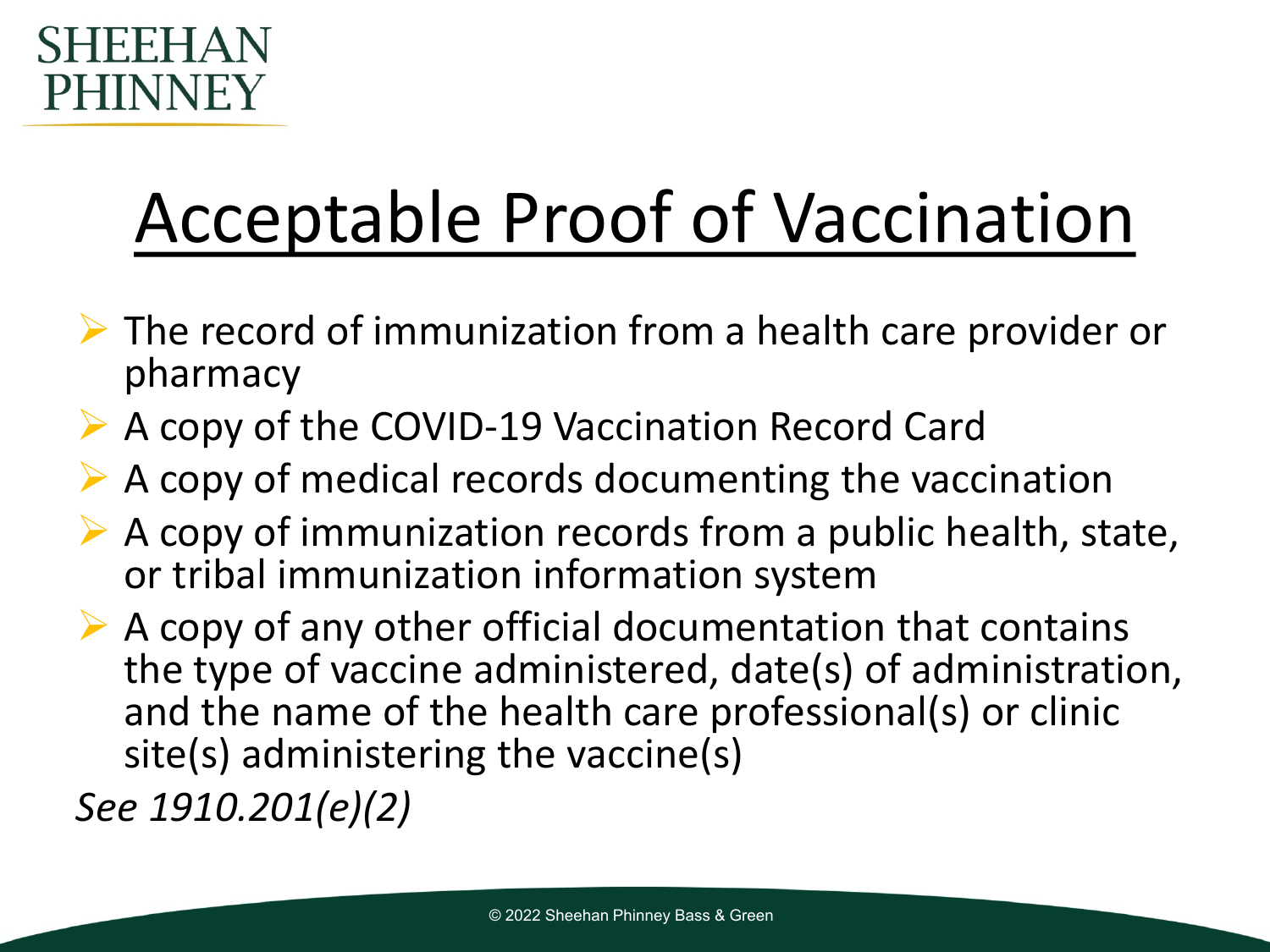

### COVID Information

- **Exercial employers must inform each** employee, "in language and at a literacy level" they understand, about:
	- o Requirements of the ETS
	- o COVID-19 vaccine efficacy, safety, and benefits
	- $\circ$  11(c) retaliation
	- o Criminal penalties for providing false statements, documents, and information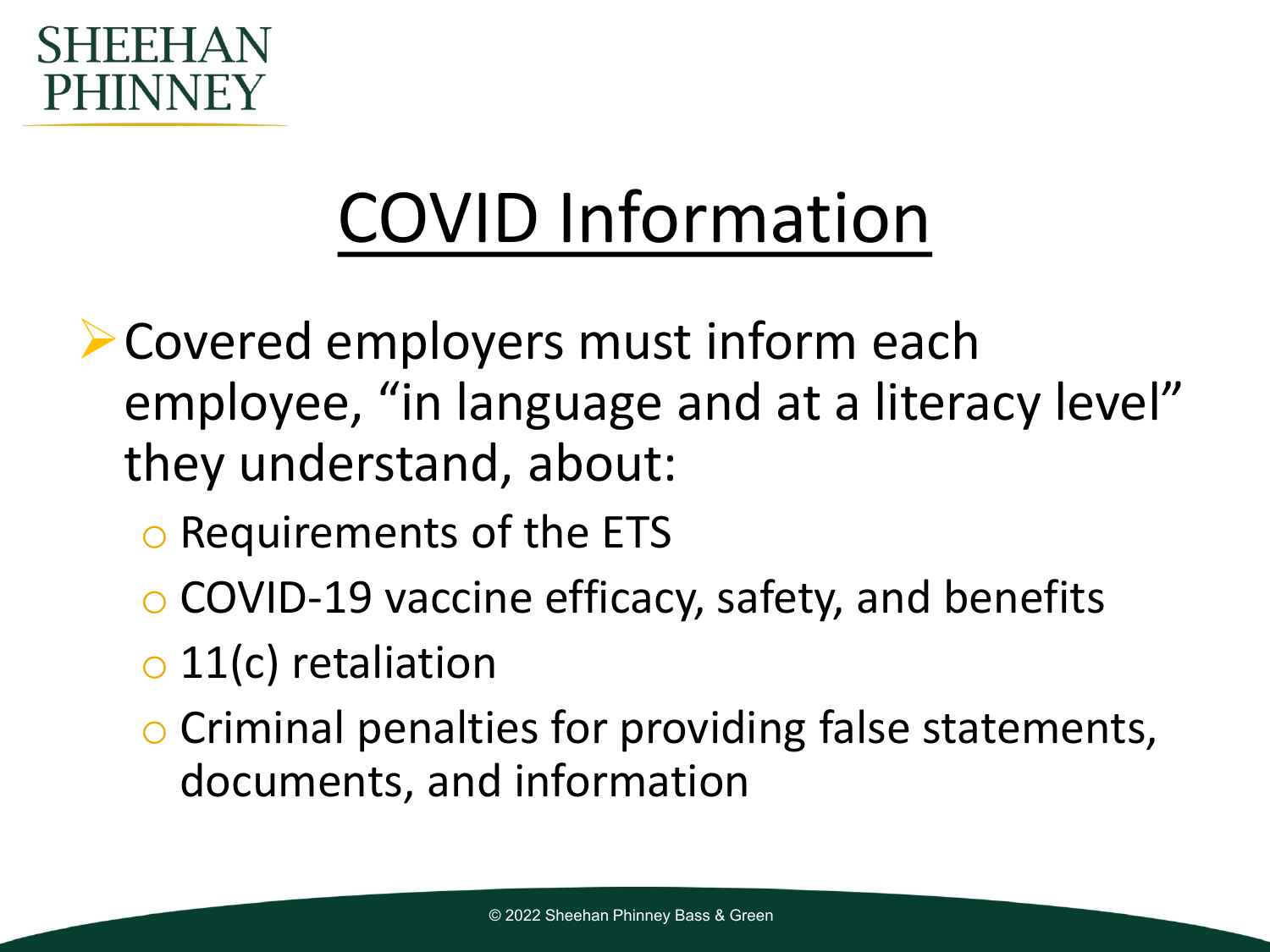

### Reporting Obligations

All COVID-19 related fatalities within 8 hours of learning of them

All COVID-19 related hospitalizations within 24 hours of learning of them

\*All reports made to OSHA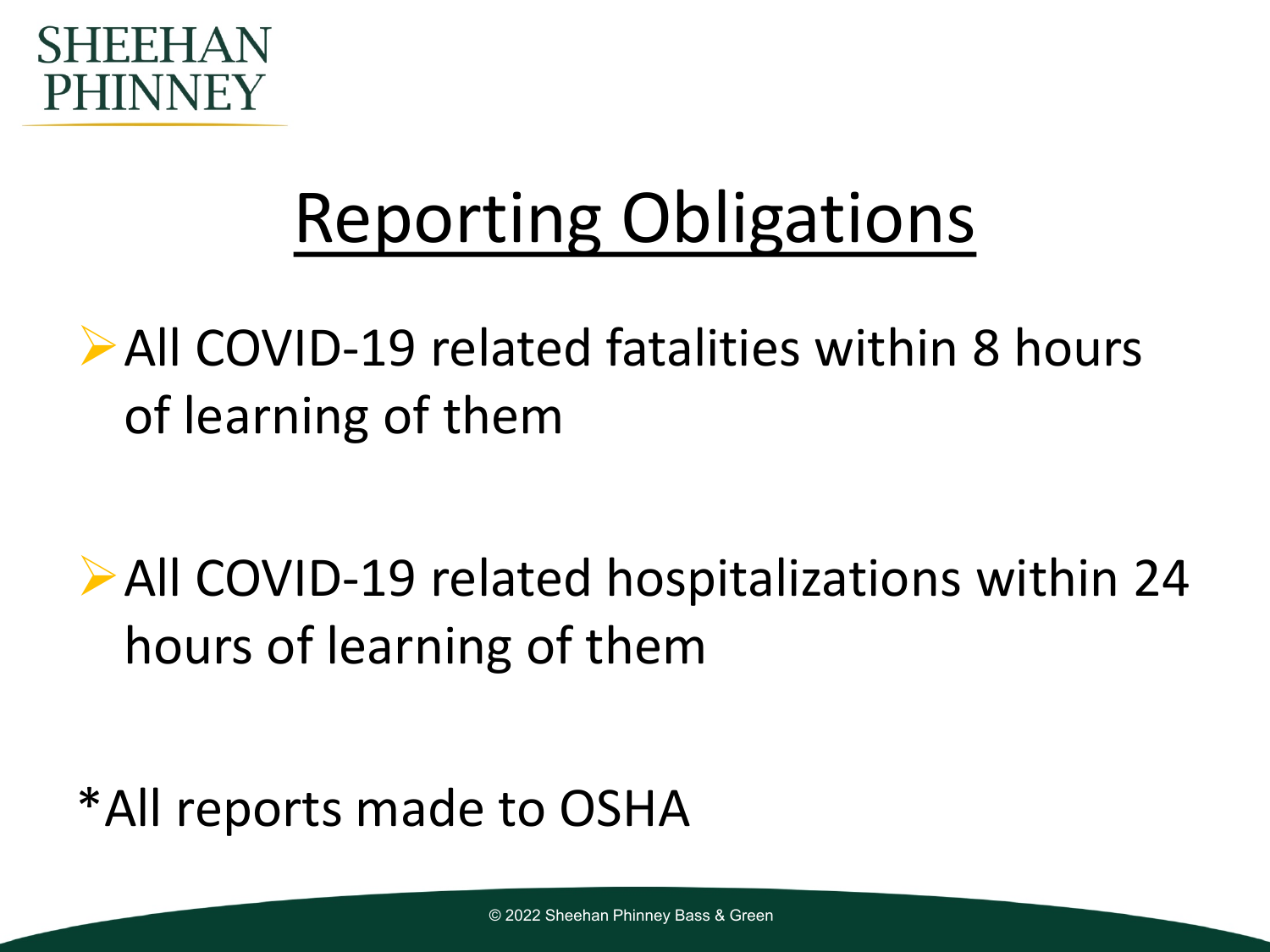#### SHEEHA **PHINNEY**

### Quarantining

- **► Covered employers must** require employees (regardless of vaccination status) to report any positive test result
- $\triangleright$  Employees who test positive must be *immediately* removed from the workplace until they
	- Test negative
	- Complete CDC isolation guidance, or
	- Receive clearance from a licensed physician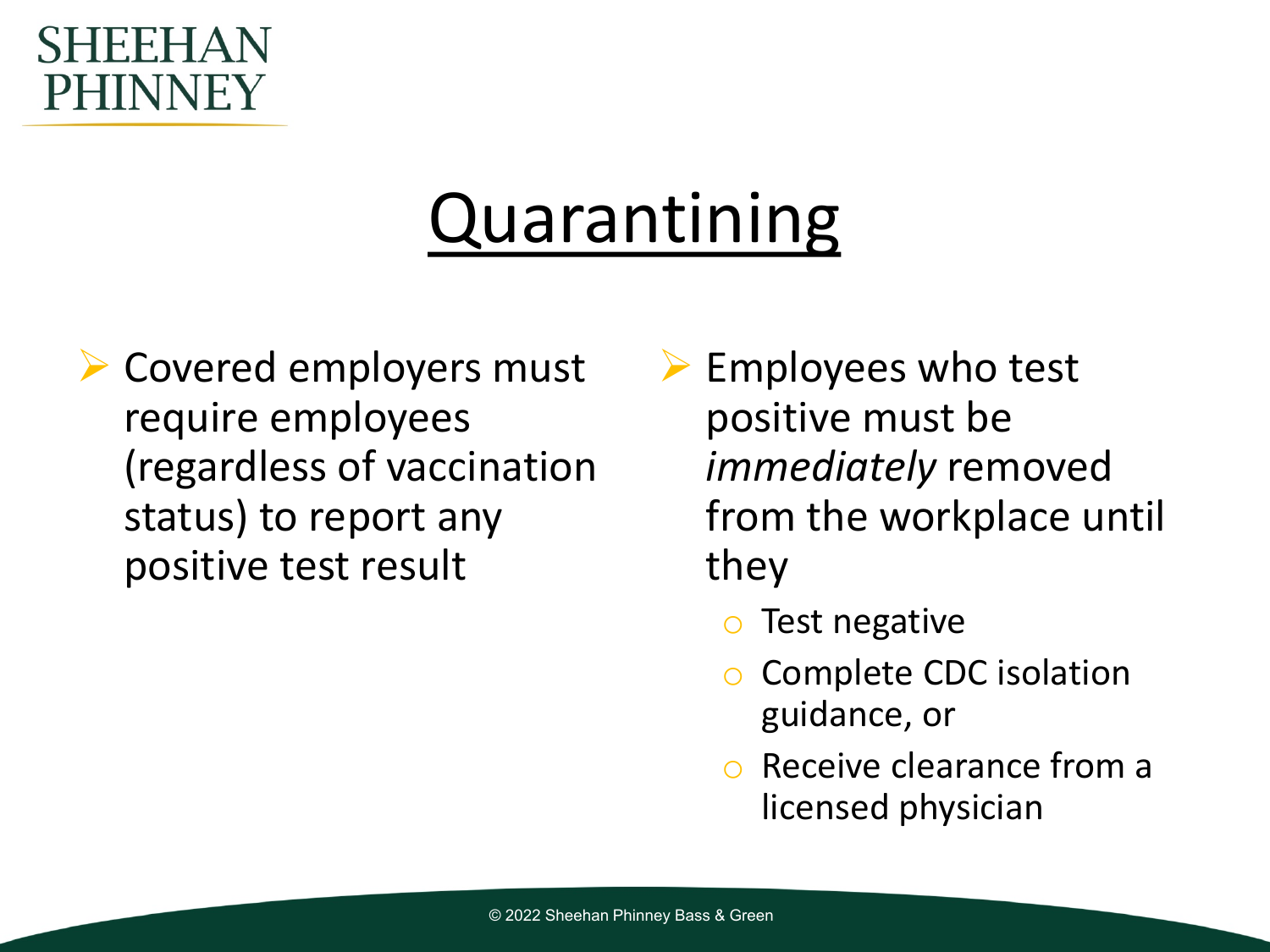

### Compensable Time

Provide "reasonable time" for employees to receive primary vaccination

Provide up to 4 hours paid time at employee's regular rate of pay

Provide "reasonable time" and paid sick leave for recovery from side effects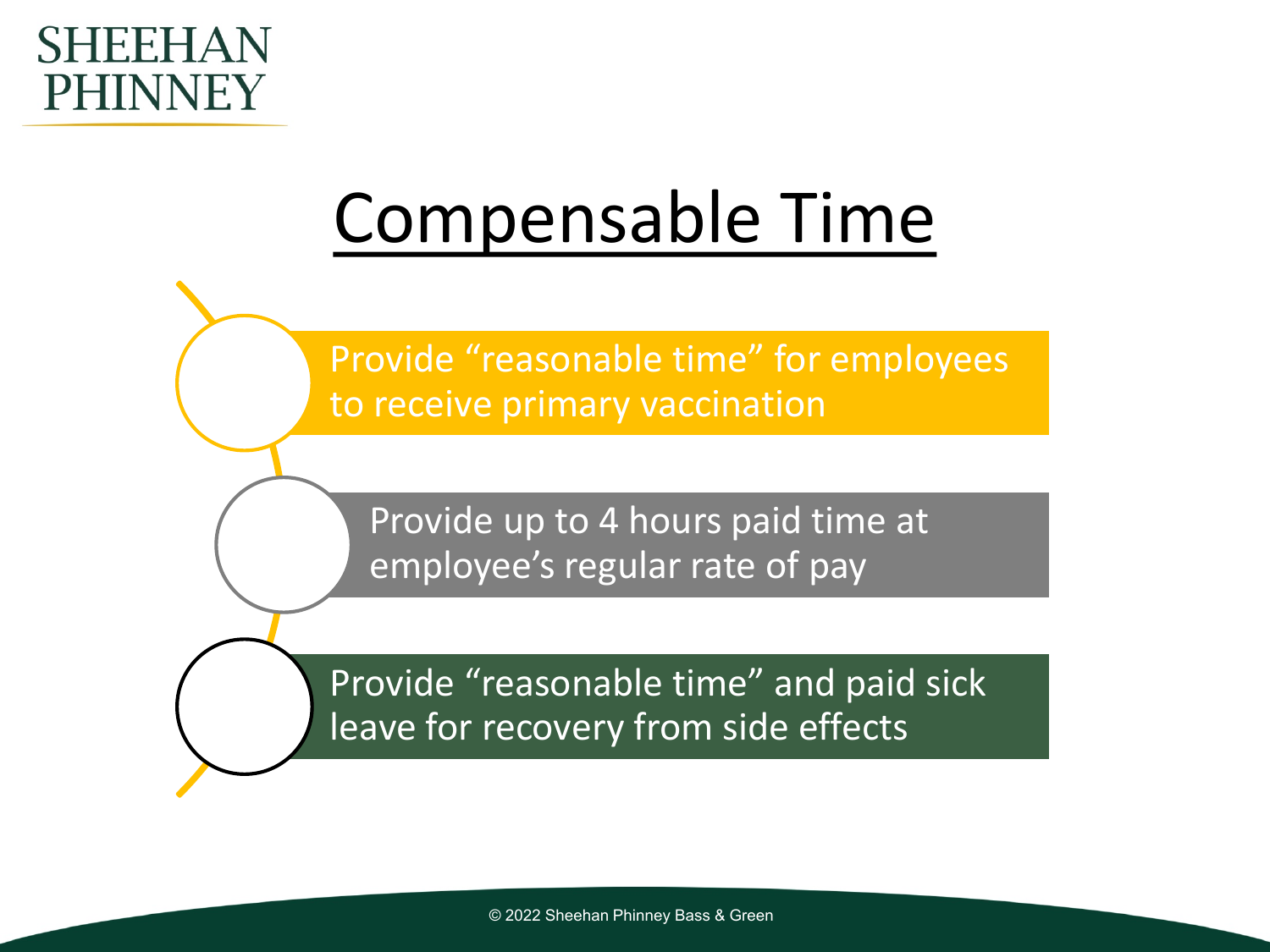

### Only One Rule Applies

OSHA's ETS applies (assuming employee threshold is met) only if the Federal Contractor Rule, the Medical Provider Interim Rule, or the Healthcare ETS from June do not apply to the entity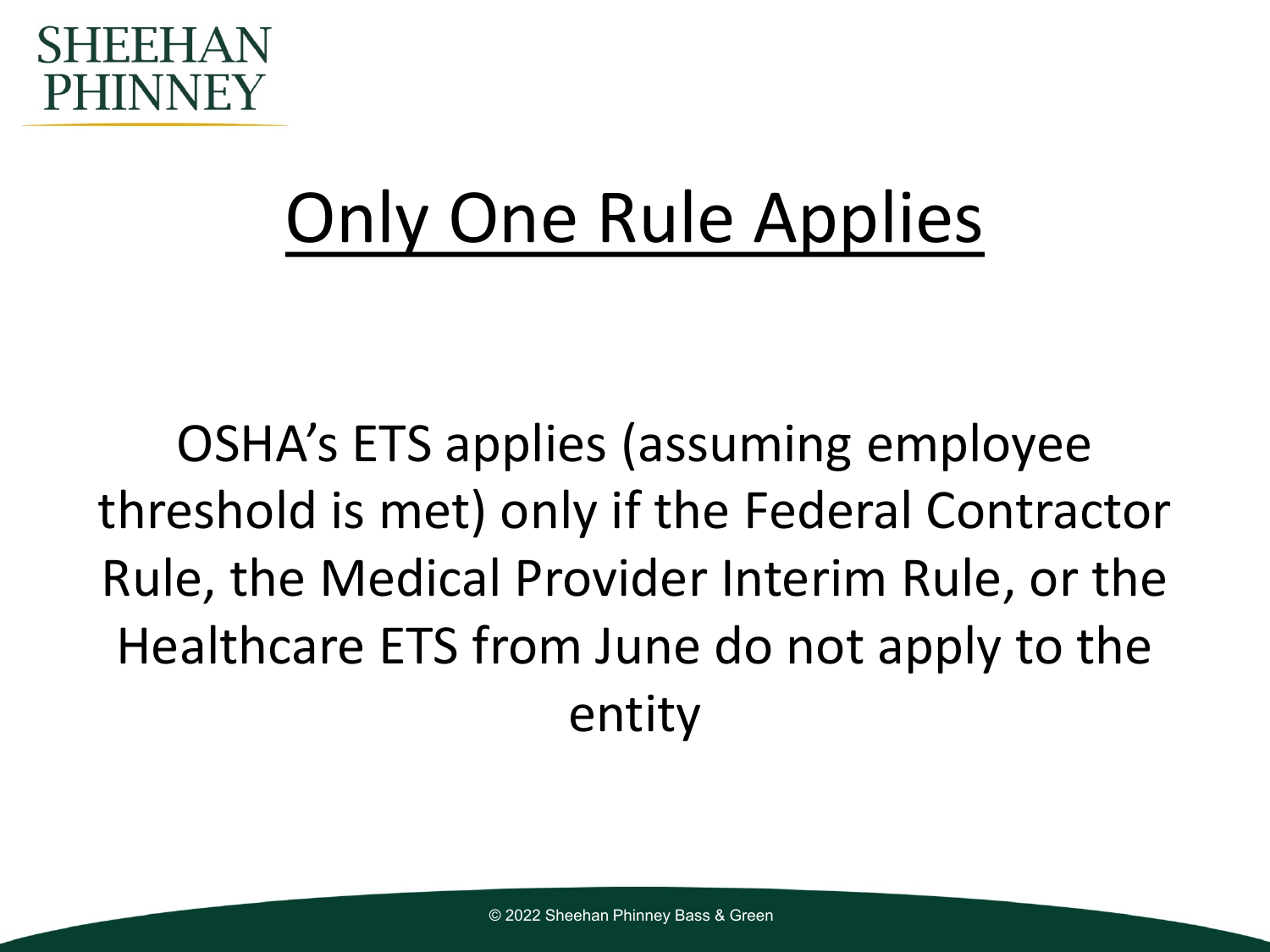

## **Religious Accommodations**

 $\triangleright$  Section 701(j) of Title VII requires an employer "*to reasonably accommodate* an employee's or prospective employee's religious observance or practice." § 701(j)

Undue Hardship Test

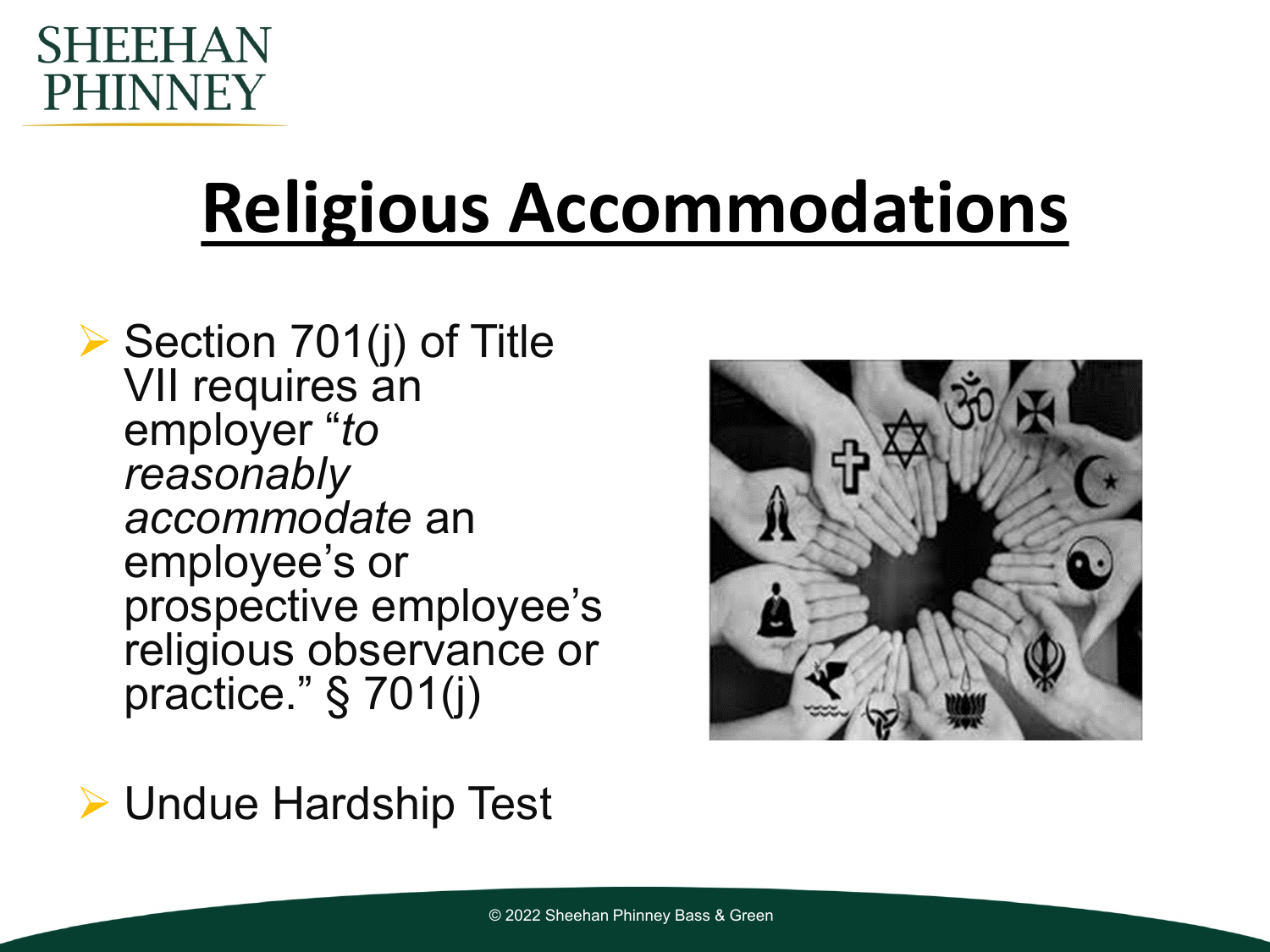

### Religion Means?

 $\triangleright$  Includes traditionally recognized religions such as Christianity, Judaism, Islam, Hinduism, and Buddhism

- $\triangleright$  Also includes beliefs that are new, uncommon, not part of a formal church, or only held by a small number of people
- $\triangleright$  Social, political, or economic philosophies, or personal preferences, are not "religious" beliefs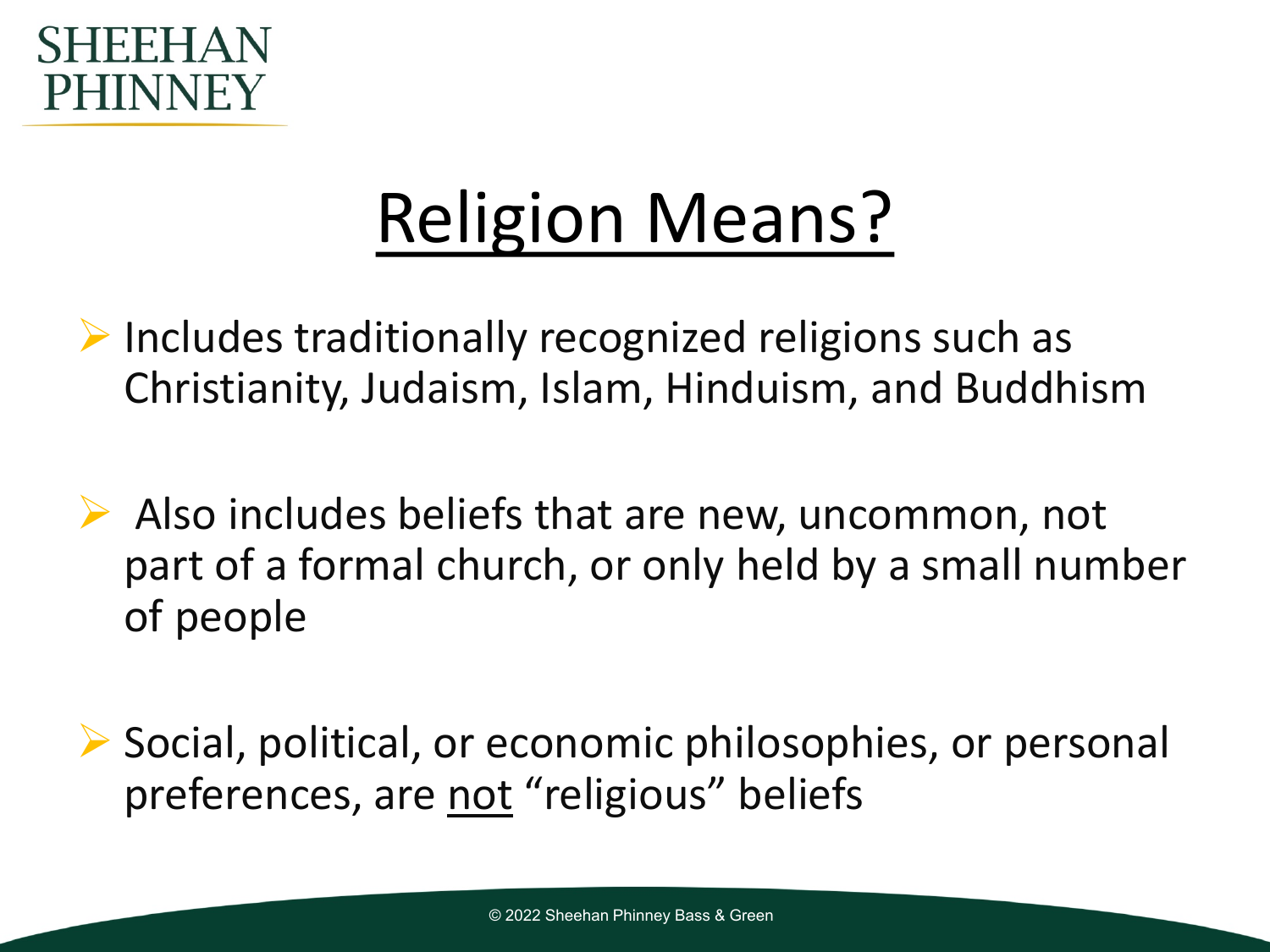

### Sincerely Held?

 $\triangleright$  An employer need only accommodate an employee's "sincerely held religious beliefs"

 $\triangleright$  Most of the time, there is no reason to question whether a particular practice is religious or if a belief is "sincerely held"

 $\triangleright$  Bona fide doubt?

 $\triangleright$  Limited inquiry allowed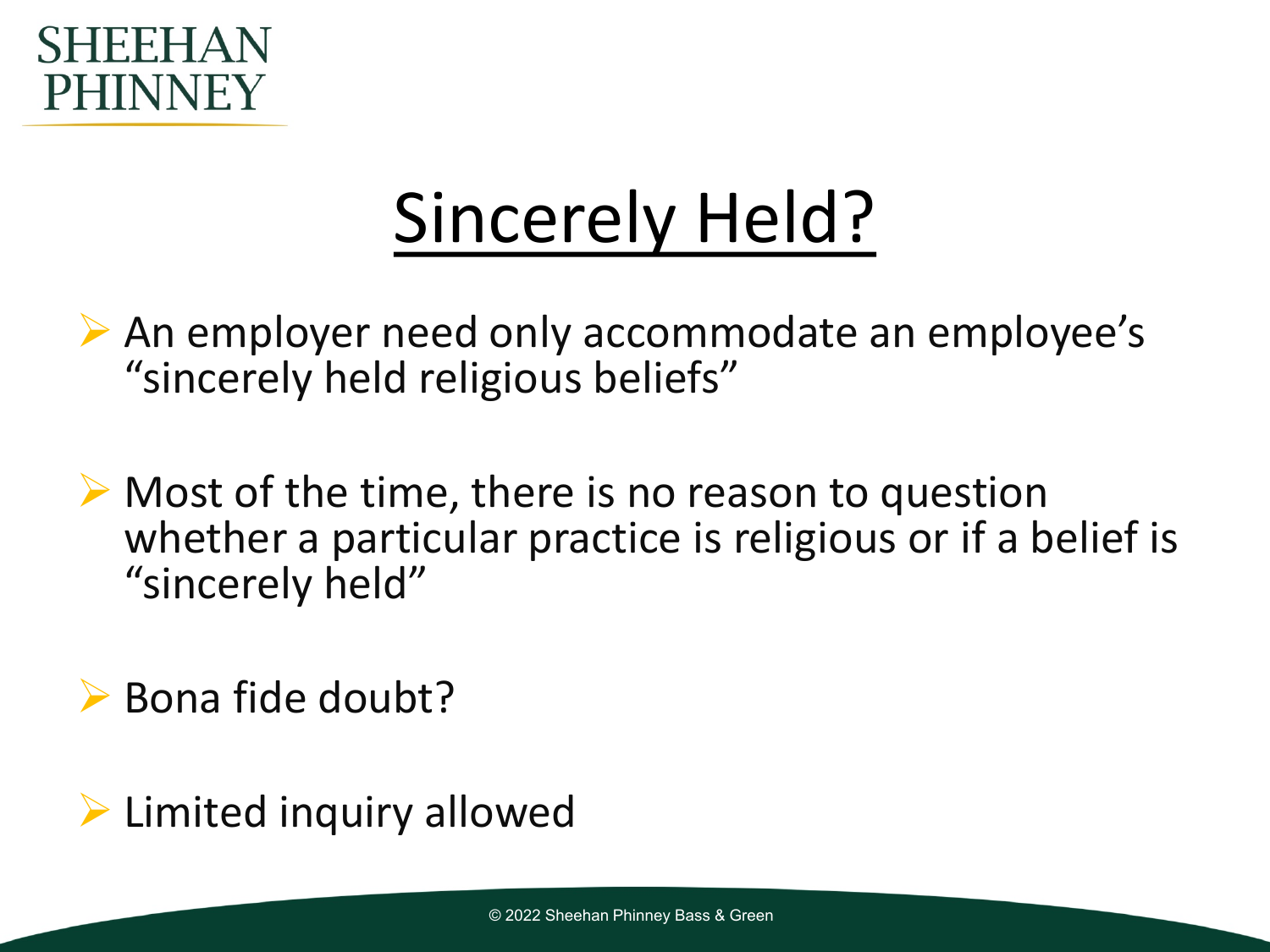#### FFI PHINNEY

### Bona Fide Doubt?

- $\triangleright$  Whether the employee has behaved in a manner markedly inconsistent with the professed belief
- $\triangleright$  Whether the accommodation sought is a particularly desirable benefit that is likely to be sought for secular reasons
- Whether the timing of the request renders it suspect
- Whether the employer otherwise has reason to believe the accommodation is not sought for religious reasons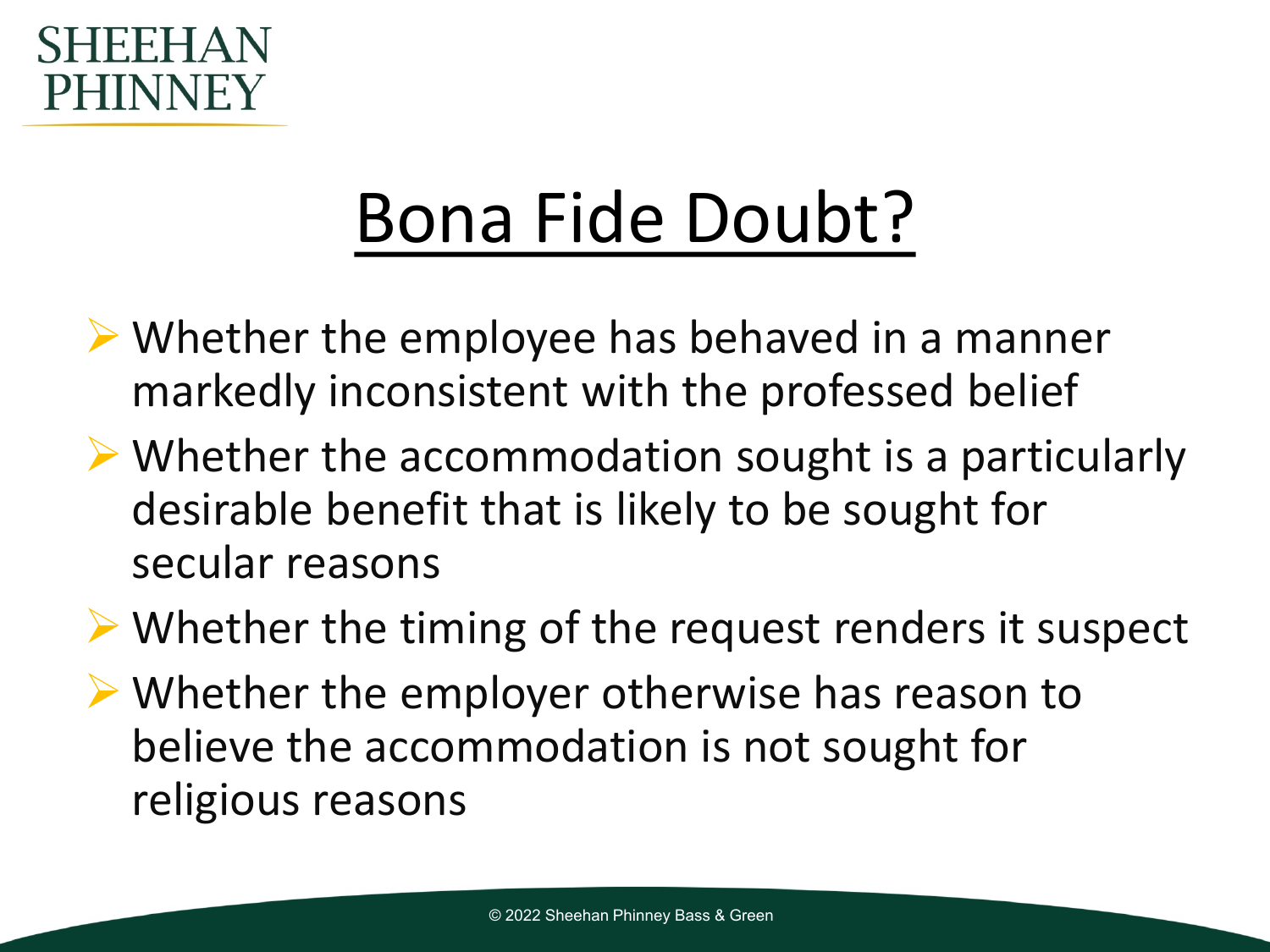#### ┨┝┝┝┨△ PHINNEY

#### **Best Practices**

- **▶ Consider each request for** accommodation on a case- by-case basis
- Carefully document requests for accommodation and supporting reasons
- Carefully document reasons for decision
- **▶ Have accommodation** decision made by same person whose authority is final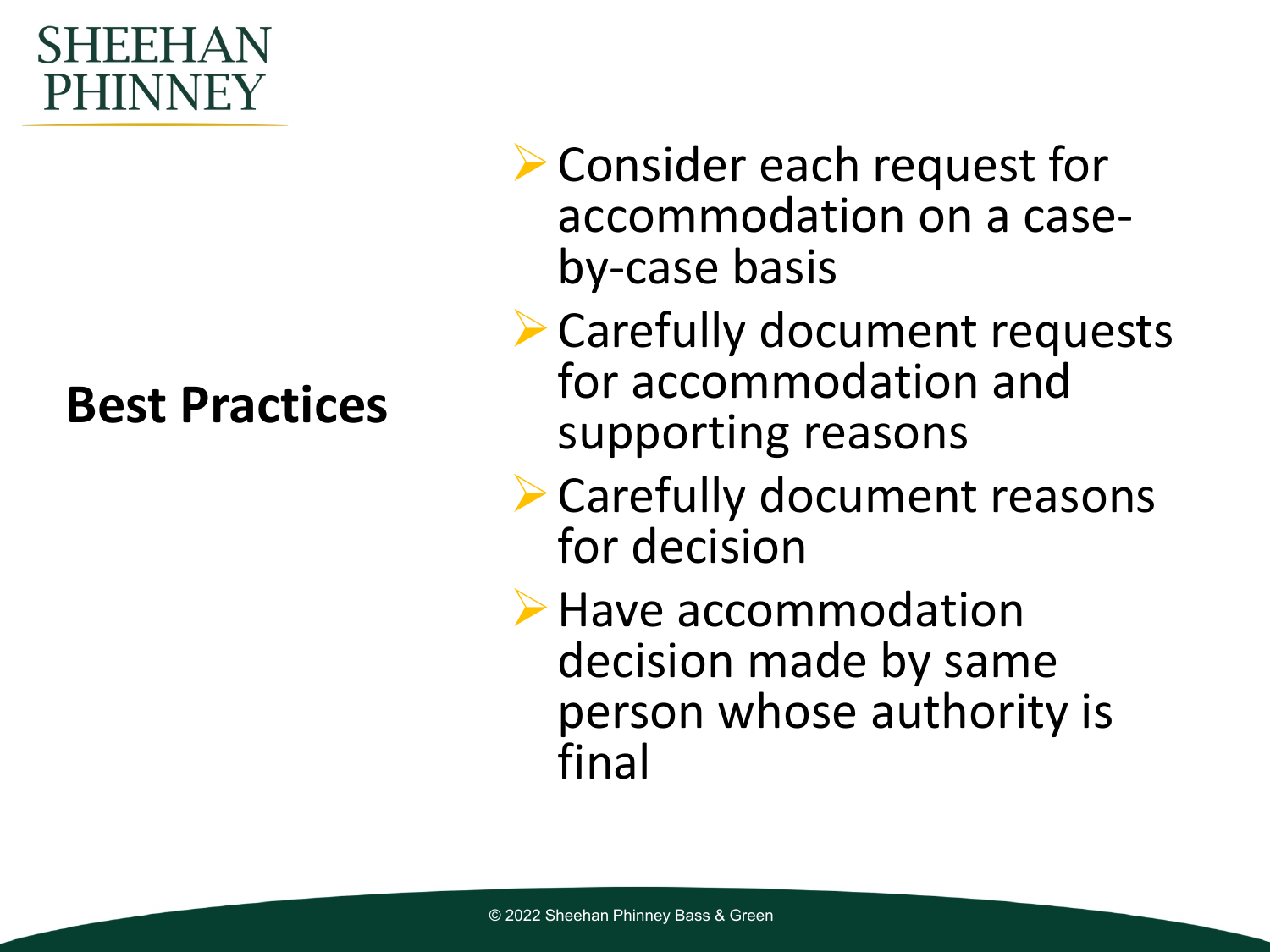

### What to Do now

- ▶ Determine which regulatory scheme from Executive Order applies, if any
- $\triangleright$  If none:
	- establish whether you want to mandate vaccinations, encourage/incentivize vaccinations, or have vaccinations be optional
	- o review OSHA's Protecting Workers Guidance for General Duty compliance
	- o Make reasoned decisions of which policies from the Protecting Workers Guidance to adopt and which to forego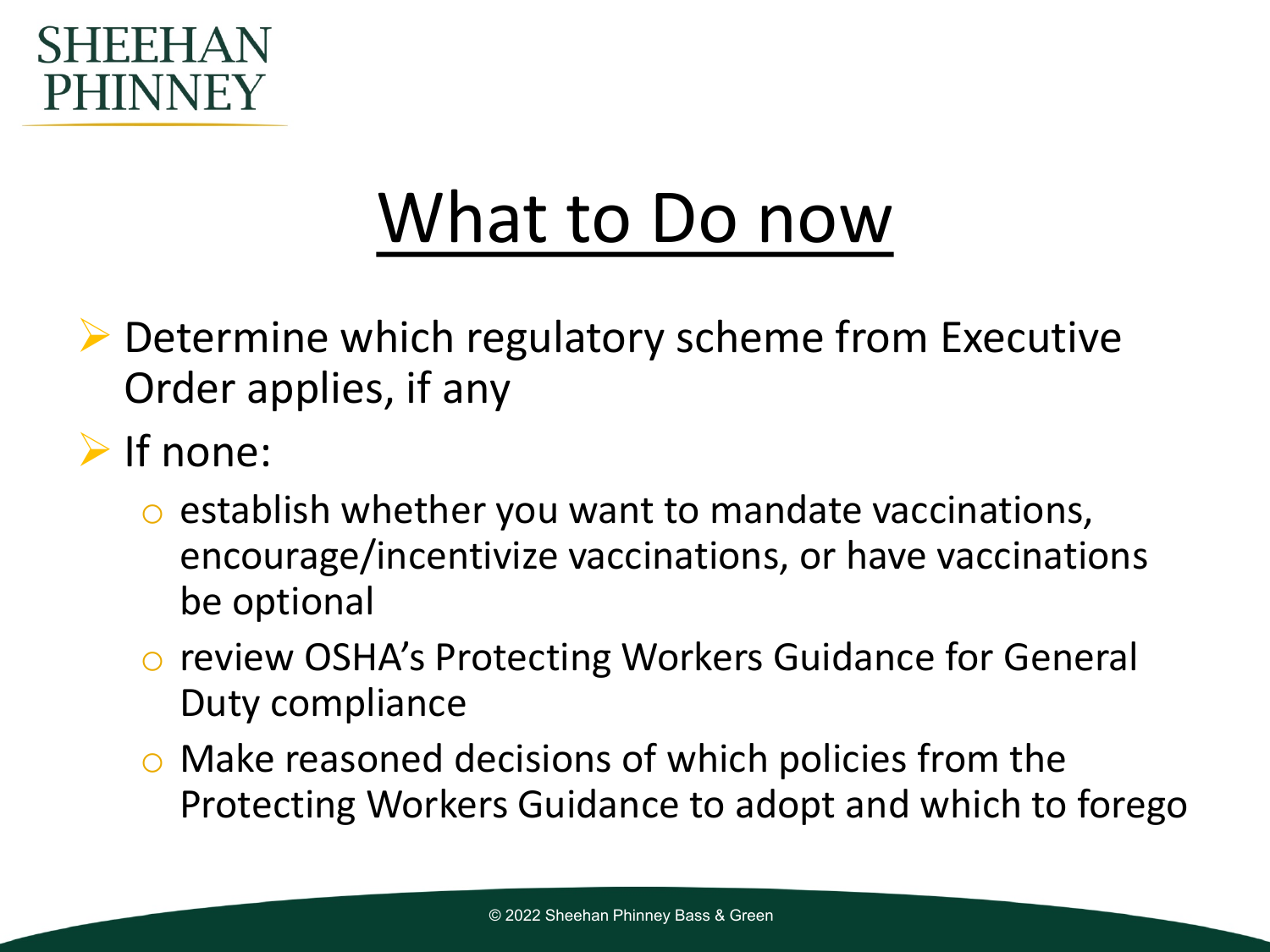

### What to do now

### $\triangleright$  If ETS:

- o Begin preparing for ETS as if it will take effect immediately
- o Develop and disseminate vaccine policy
- o Create vaccination roster
- o Build-out secure networks and processes for the storage of confidential medical information, including vaccine records and testing records
- o Establish testing processes
- o Establish process for managing accommodations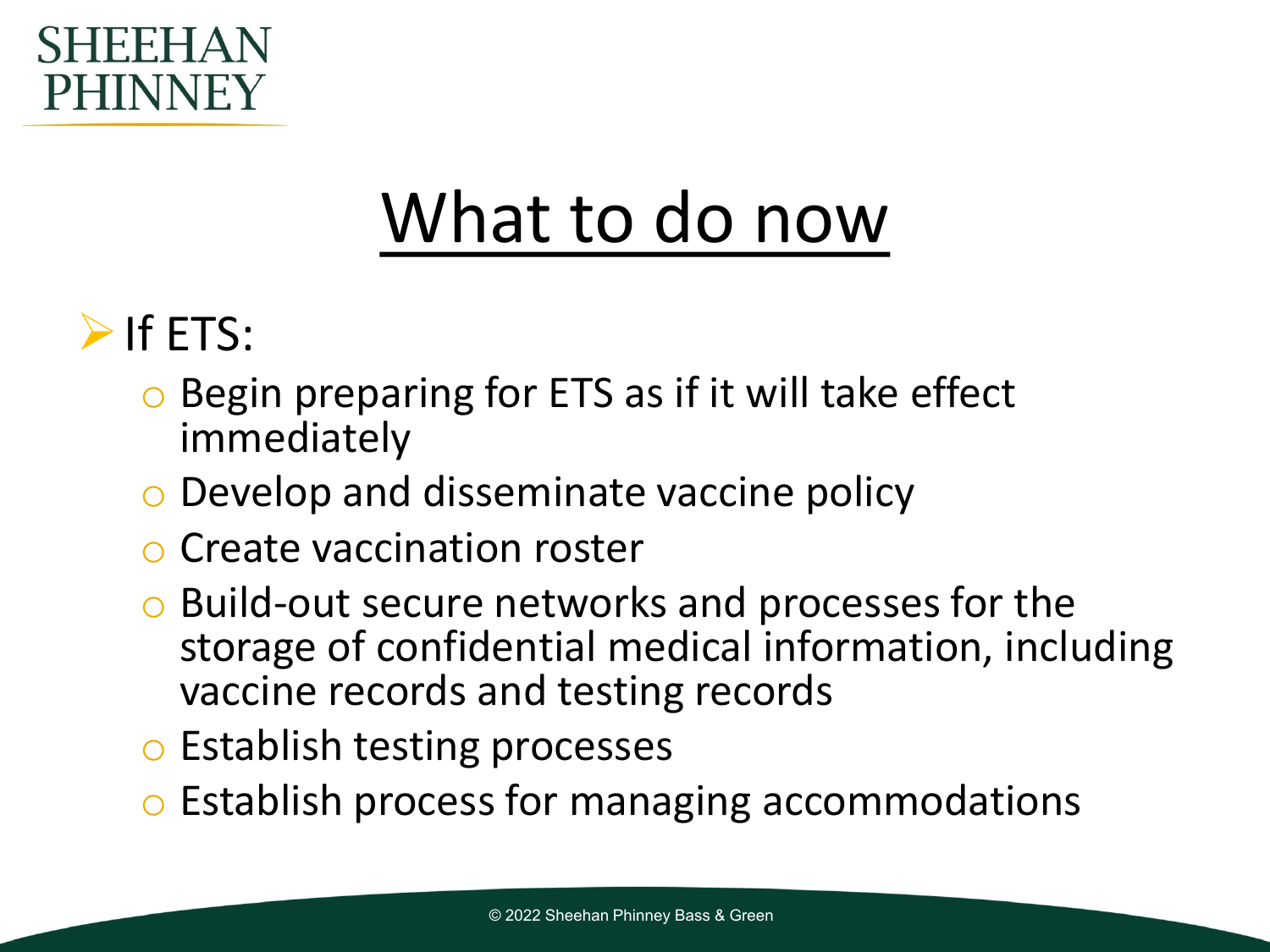

# **Questions?**



© 2022 Sheehan Phinney Bass & Green